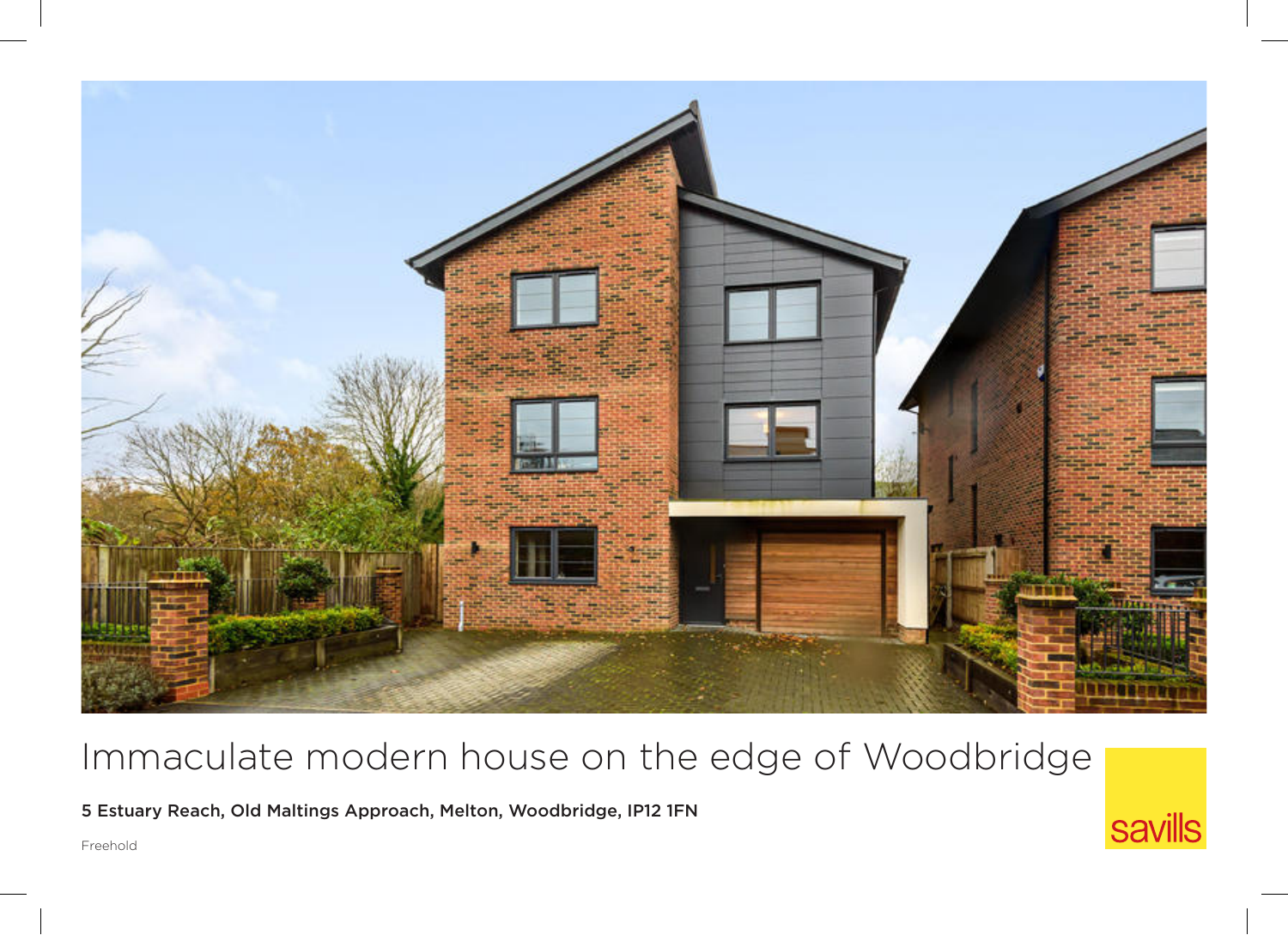5 bedrooms • 4 bath/shower rooms • 2 reception rooms & balcony • kitchen • utility room • garden & covered seating area • integral garage • private parking for 5 cars

### **Local information**

Estuary Reach is situated in Melton but is within walking distance of the popular market town of Woodbridge, located on the west bank of the River Deben. Woodbridge has a variety of shops, restaurants, a hotel, swimming pool, a leisure centre, a cinema, a community hall and a railway station with links to Ipswich, Suffolk's County Town some eight miles to the south west. Melton has a Spar store attached to the local garage, a recreation ground, tennis courts, further retail outlets, a butchers. The Coach & Horses public house and its own railway station.

## **About this property**

5 Estuary Reach forms part of a small development. The front door opens into a spacious entrance hall which gives access to the integral garage and the spacious utility room. There is an inner hall which leads into the light & bright sitting room which has double doors onto the rear garden and covered patio area.

The first floor accommodation comprises the principal bedroom and en suite. Completing the first floor is the open plan kitchenliving-dining room which has bifold doors out on to the balcony area. The kitchen is fitted with a range of matching units and a central island/breakfast bar. There is an integrated fridge/ freezer, dishwasher, double oven with hob and extractor over. The second floor comprises four further bedrooms, one with an en suite and there is also a family bathroom.

#### The outside

On approaching the property there are two parking spaces opposite the front of the house and there is also parking for two to three cars and access to the garage. There is access either side of the house to the rear garden which is predominantly laid to lawn with a patio area leading out from the sitting room and a covered area.

### Services

Mains water, drainage, gas and electricity. Heating is gas fired with underfloor heating to the ground floor and bathrooms. Radiators to the first and second floors

# Agents Note:

Please be aware that there are various infrastructure projects proposed for east Suffolk including plans for a new nuclear power station at Sizewell. Wind farm expansion in the north sea is also taking place and bringing power ashore along with associated cabling and sub station works are also being proposed. For further details contact the selling agents.

# **Tenure**

Freehold

# **Local Authority** East Suffolk District Council

EPC rating = B

#### **Viewing**

Strictly by appointment with Savills





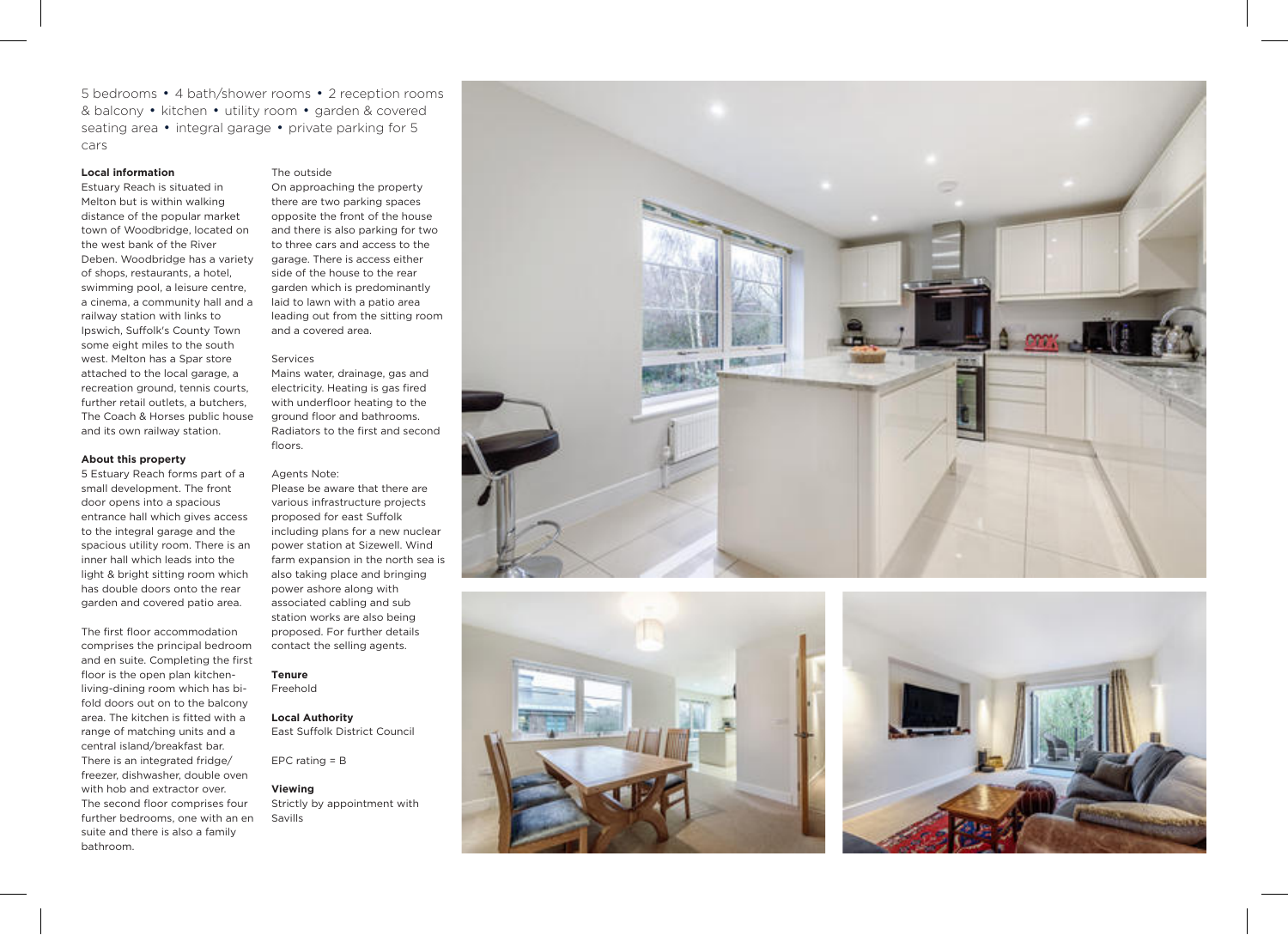